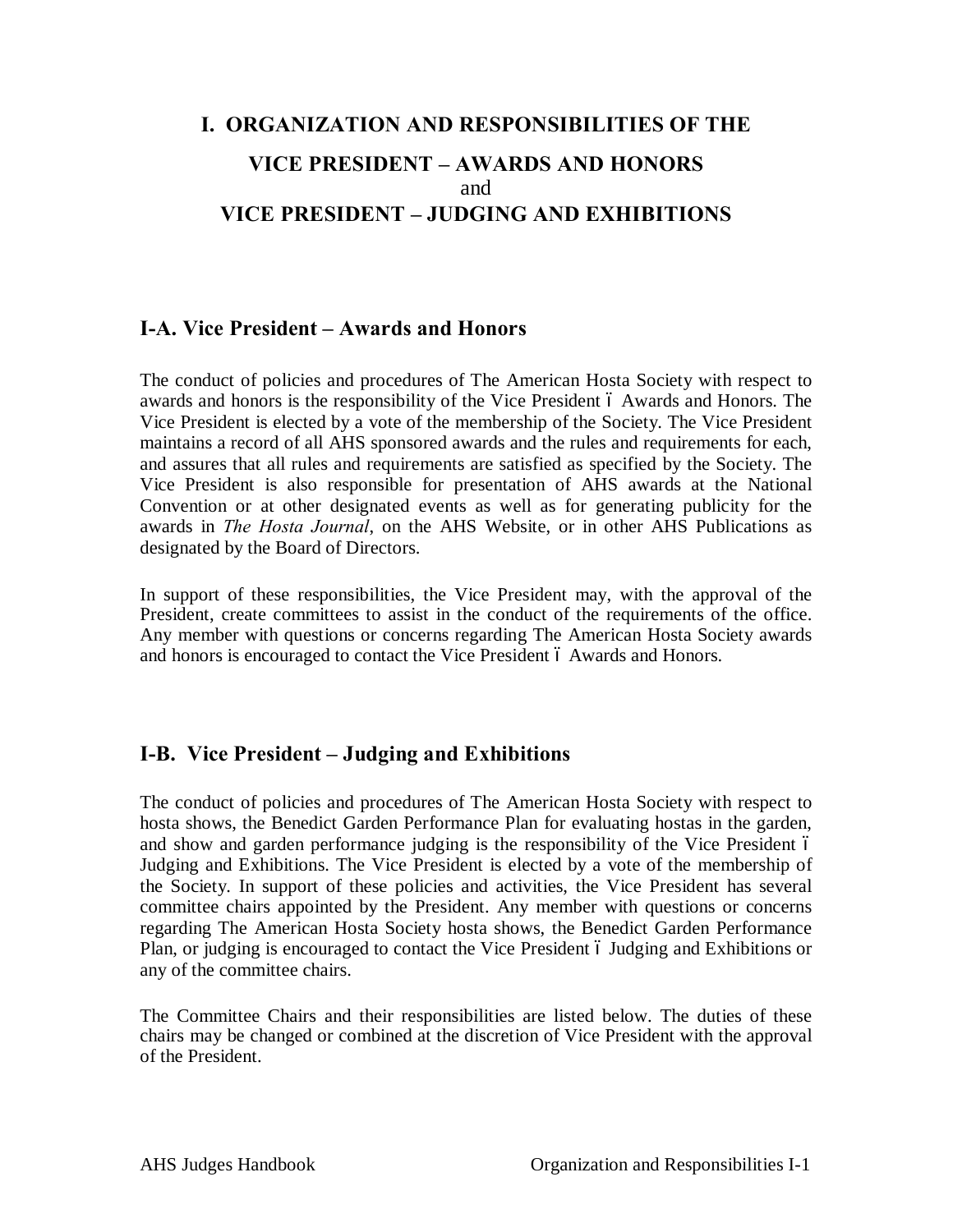#### **I-B-1. Exhibitions Chair**

The Exhibitions Chair is responsible for coordination all American Hosta Society sponsored hosta shows. This includes providing local clubs the forms needed to gain AHS approval for shows and the forms needed to report the results of the show to AHS. The Chair also maintains the inventory of AHS show entry tags and provides them as requested to local show chairs. Local, regional, and national show chairs should contact the Chair no later than six-months prior to a show that date to insure accreditation of the show. In order for a show to be accredited by AHS, the Chair must first have approved the show schedule. The Chair will assist show chairs and judges with any questions regarding hosta shows, and is responsible for collecting final show reports from all accredited shows. The Chair is also responsible for providing the show results to other AHS leaders, including the Journal Editor, as the President deems necessary.

# **I-B-2. Judges Training Chair**

The Judges Training Chair is responsible for processing applications for show judges and for providing updated information to the Judges Records Chair. The Chair will inspect the current list of show judges at least twice each year and advise the Judges Records Chair of any needed corrections or updates. The Chair is also responsible for clinic content. The Chair coordinates clinics at the National Convention with the Convention Chair. The Chair also assists local and regional organizations in conducting clinics including securing qualified instructors and providing all handbooks, tests and other necessary forms. The chair is responsible for notifying all clinic attendees of their performance scores and for providing the Judges Records Chair with lists of clinic attendees who successfully complete the courses.

## **I-B-3. Judges Records Chair**

The Judges Records Chair maintains an up-to-date record of all Show Judges and their activities, and provides lists of show judges to local, regional and national organizations when requested. The Chair provides an updated list of Show Judges monthly, provided there are changes, to the AHS web site coordinator. The Chair is responsible for assuring that all Show Judges are kept aware of their status, including the need for training or judging activity in order to maintain status. Show Judges will be advised once a year of their current status. The Chair also maintains an up-to-date record of Garden Performance Judges and provides it as needed to AHS officials.